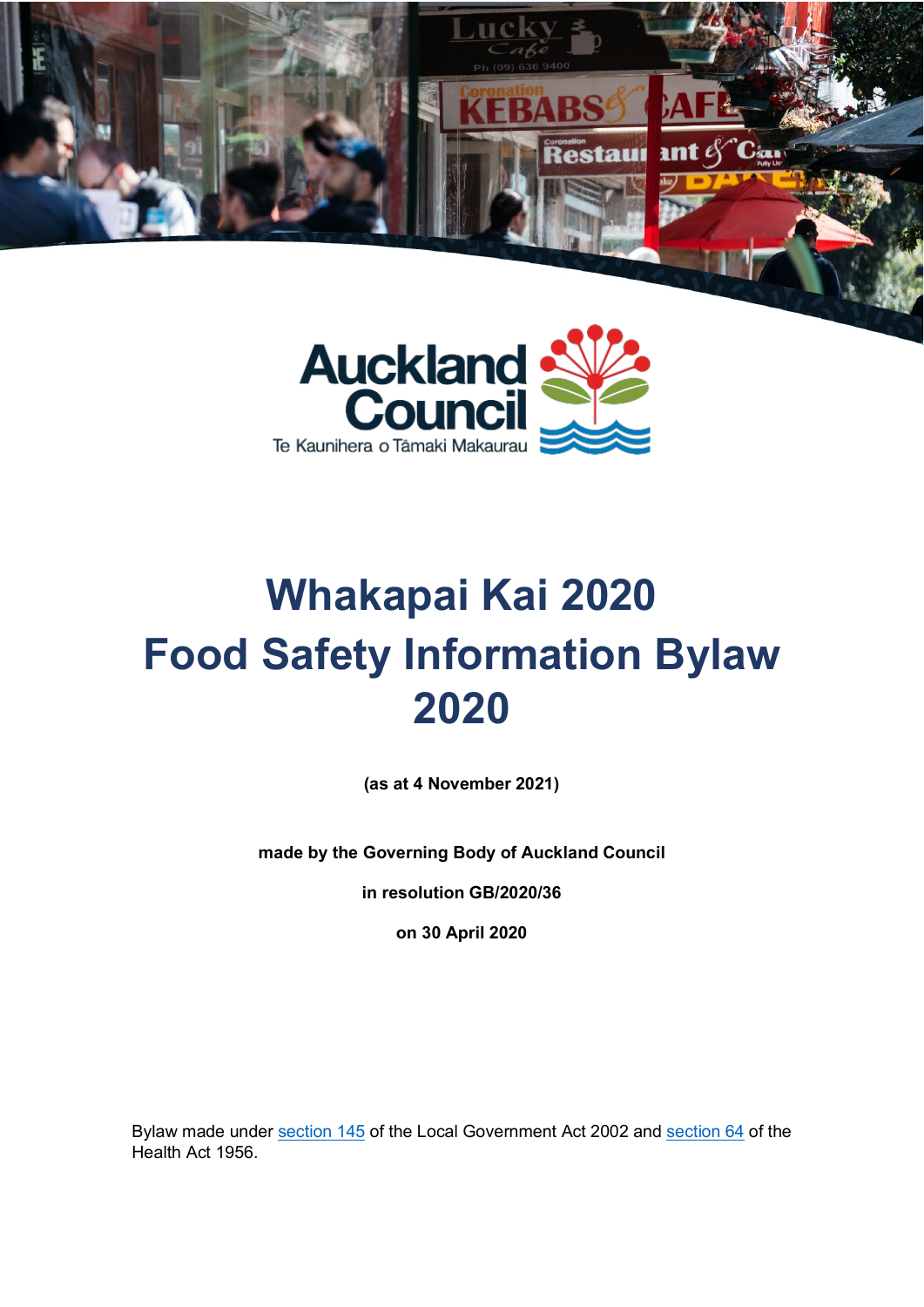## **Summary**

This summary is not part of the Bylaw but explains the general effects the Bylaw has.

The purpose of this Bylaw is to protect public health by requiring operators of certain food businesses to display a valid food safety information certificate (clause 6). This means all food businesses in Auckland who operate using a Template Food Control Plan registered and verified by council under the Food Act 2014. For example, Auckland-only restaurants, cafés and takeaways.

The certificate (more commonly known as a 'food grade') must be displayed for specified durations and in specified locations. This must be in a way that is clearly visible to the public before they enter the premises or decide to make a purchase in person or on a digital platform (clause 7).

Other parts of this Bylaw assist with its administration by –

- stating the name of this Bylaw, when it comes into force and where it applies (clauses 1, 2 and 3)
- stating the purpose of this Bylaw and defining terms (clauses 4 and 5)
- referencing council's powers to enforce this Bylaw and seek up to \$20,000 in penalties (Part 3).

## **About Auckland Council's food grading scheme**

Food safety information certificates (or food grades) are issued through council's Eatsafe Auckland food grading scheme. Currently –

- food grades are based on the outcome of verification or inspection of food businesses under the Food Act 2014
- food grades range from A to E where council verification officers issue A to C grades (pass) and council food safety officers issue D and E grades (fail)
- all food businesses who are required in this Bylaw to display a food grade are automatically issued a grade at no additional cost
- other food businesses (for example Auckland-only dairies and superettes) registered and verified by council can choose to receive a food grade and whether to display it at no additional cost
- lower pass grades can be reassessed within an agreed timeframe by the verifier
- fail grades can only be reassessed by appealing to council about the action taken under the Food Act 2014 which resulted in a lower food grade.

The Eatsafe Auckland food grading scheme does not form part of the Bylaw or the registration, verification and inspection processes under the Food Act 2014 and may be changed at any time.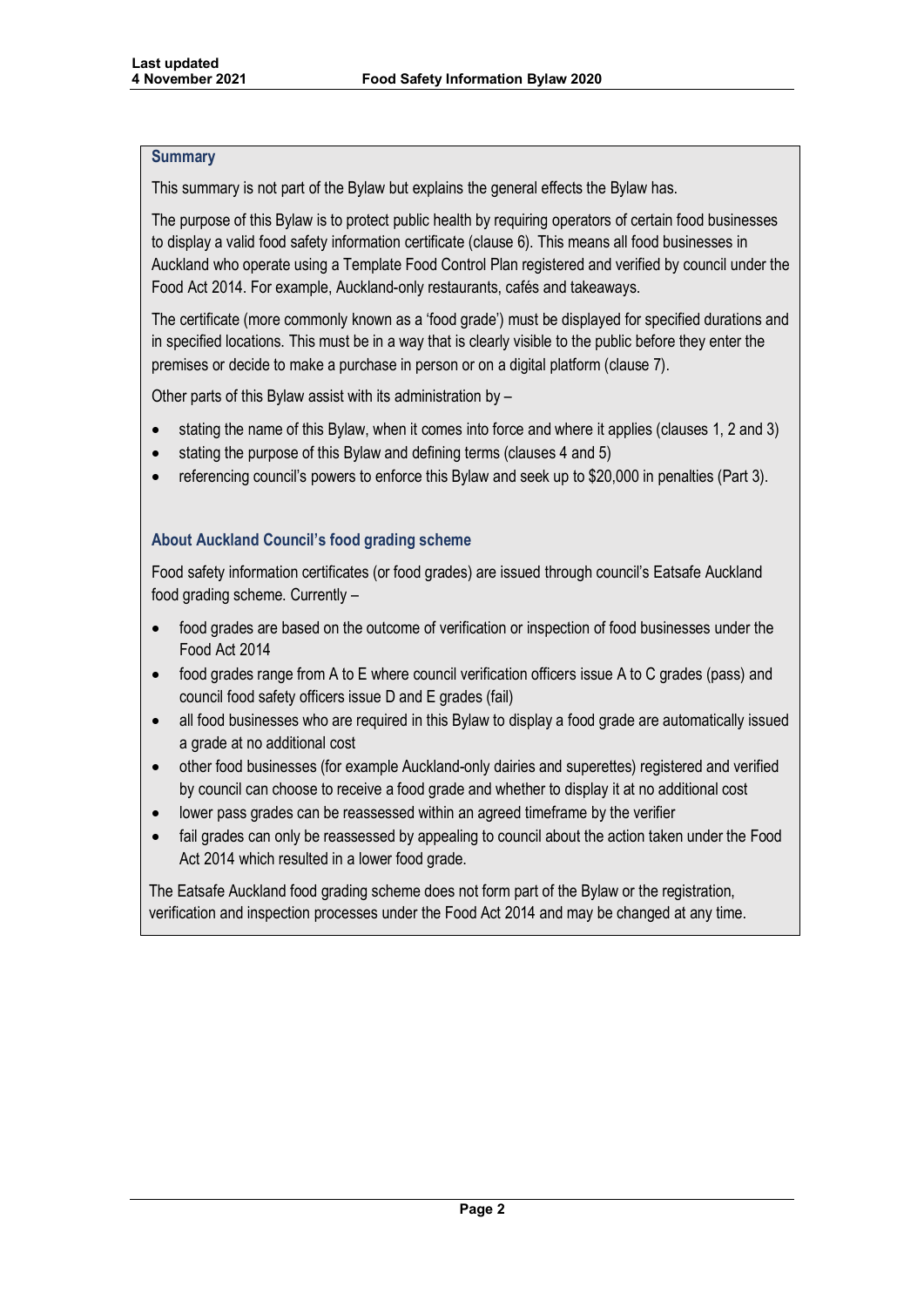# **Contents**

| $\mathbf 1$ | Title                                                                                                        | $\overline{4}$ |
|-------------|--------------------------------------------------------------------------------------------------------------|----------------|
| 2           | Commencement                                                                                                 | $\overline{4}$ |
| 3           | Application                                                                                                  | 4              |
|             | Part 1                                                                                                       |                |
|             | <b>Preliminary provisions</b>                                                                                |                |
| 4           | Purpose                                                                                                      | 4              |
| 5           | Interpretation                                                                                               | $\overline{4}$ |
|             | Part 2                                                                                                       |                |
|             | Display of food safety information certificates                                                              |                |
| 6           | Certain food businesses must display a food safety information certificate                                   | 5              |
| 7           | Food safety information certificates must be displayed for specified<br>durations and in specified locations |                |
| 8           | Food safety information certificates remain the property of council                                          | $\overline{7}$ |
|             | Part <sub>3</sub>                                                                                            |                |
|             | <b>Enforcement powers, offences and penalties</b>                                                            |                |
| 9           | Council can use statutory powers and other methods to enforce this Bylaw                                     | $\overline{7}$ |
| 10          | A person can be penalised for not complying with this Bylaw                                                  | $\overline{7}$ |
|             | Part 4                                                                                                       |                |
|             | <b>Savings and transitional provisions</b>                                                                   |                |
| 11          | Existing inquiries to be completed under the Food Safety Bylaw 2013                                          | 7              |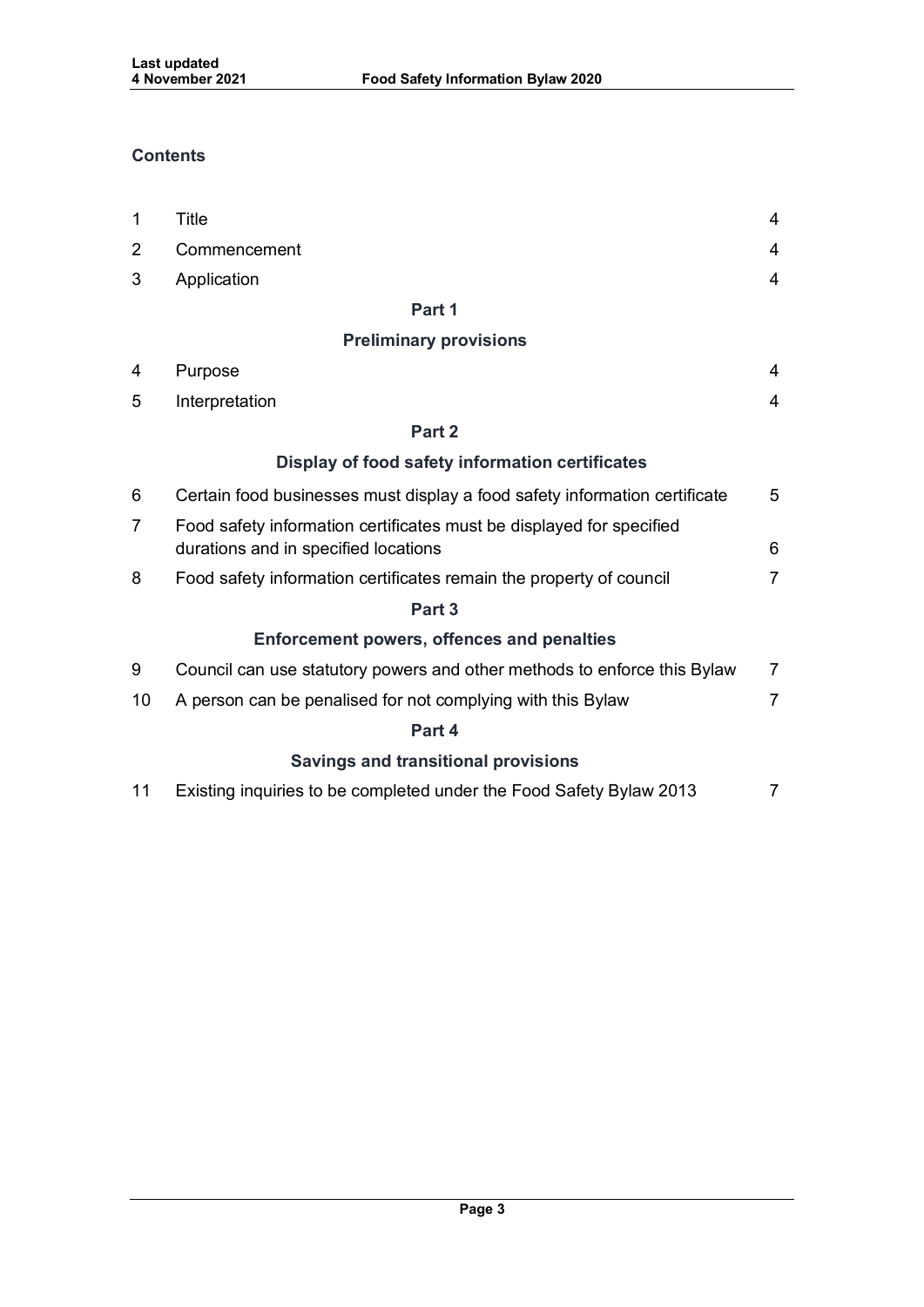## <span id="page-3-0"></span>**1 Title**

(1) This Bylaw is the Whakapai Kai 2020, Food Safety Information Bylaw 2020.

## <span id="page-3-1"></span>**2 Commencement**

- (1) Digital food grade display requirements in clause 7 come into force on 31 December 2020.
- (2) The rest of this Bylaw comes into force on 23 May 2020.

# <span id="page-3-2"></span>**3 Application**

<span id="page-3-3"></span>(1) This Bylaw applies to Auckland.

#### **Part 1**

## **Preliminary provisions**

#### <span id="page-3-5"></span><span id="page-3-4"></span>**4 Purpose**

- (1) The purpose of this Bylaw is to protect public health by requiring operators of certain food businesses to publicly display a food safety information certificate to –
	- (a) incentivise food businesses to achieve high food safety standards
	- (b) raise public awareness to enable people to make informed decisions about where to purchase food.

#### <span id="page-3-6"></span>**5 Interpretation**

 $(1)$  In this Bylaw, unless the context otherwise requires,  $-$ 

**Auckland** has the meaning given by [section 4\(1\)](http://www.legislation.govt.nz/act/public/2009/0032/latest/DLM2044916.html) of the Local Government (Auckland Council) Act 2009.

#### **Related information**

The Local Government (Auckland Council) Act 2009 enabled the Local Government Commission to determine Auckland's boundaries in a map titled [LGC-Ak-R1.](http://www.lgc.govt.nz/assets/Auckland-Governance/LGC-Ak-R1-Auckland-Region.pdf) The boundaries were formally adopted by [Order in Council](https://www.dia.govt.nz/pubforms.nsf/NZGZT/NZGazette31Mar10.pdf/$file/NZGazette31Mar10.pdf#page=69) on 15 March 2010, and came into effect on 1 November 2010.



**Council**, for the purposes of this Bylaw, means the Governing Body of the Auckland Council or any person delegated or authorised to act on its behalf.

# **Related information**

Council's Environmental Health Unit has delegated authority to administer and enforce this Bylaw as of June 2019.

**Registered** means the process of registration under the Food Act 2014.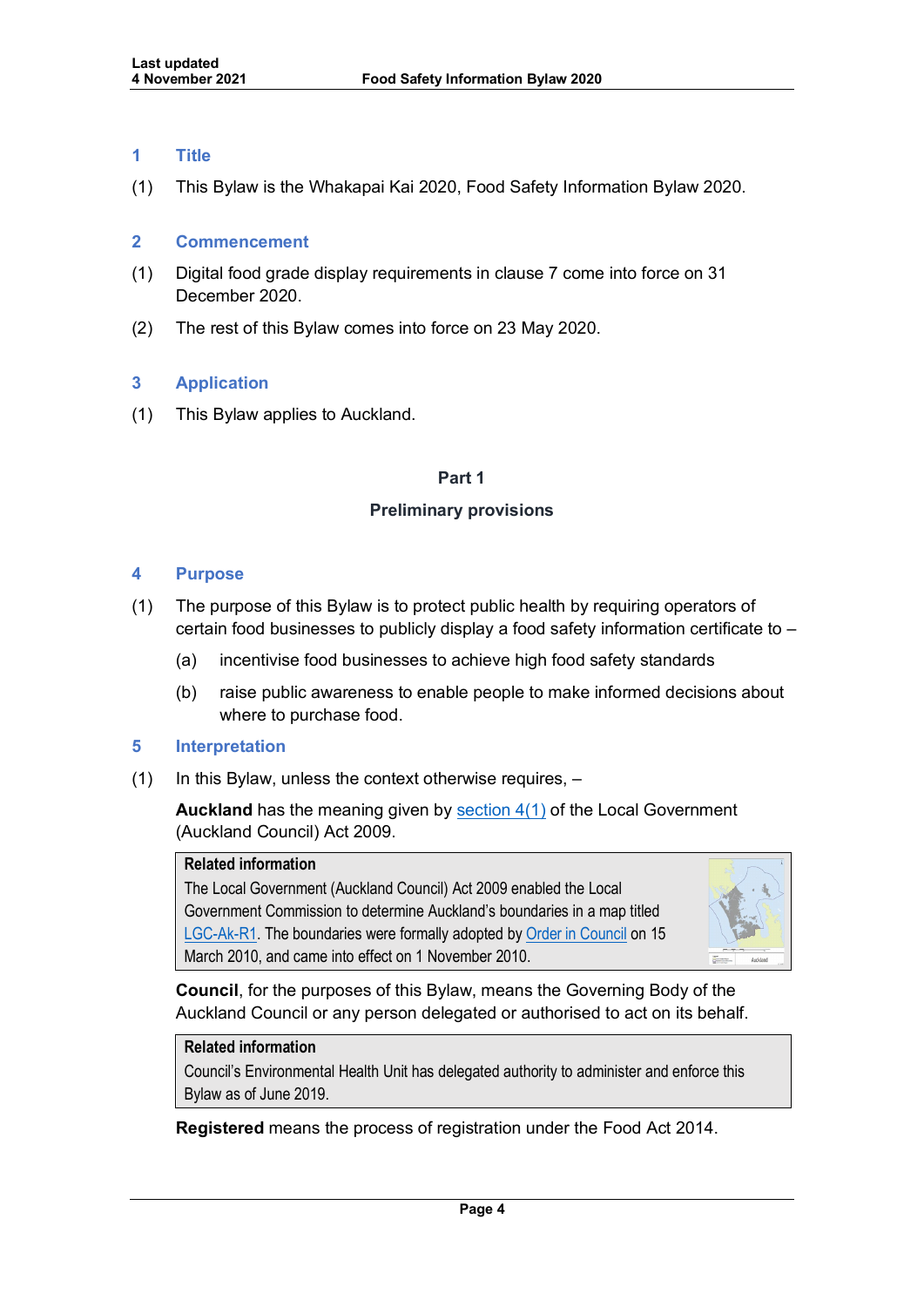**Valid food safety information certificate** means an unexpired certificate issued by council and used by the food business to which it was issued.

**Verified** means the process of verification under the Food Act 2014.

- (2) A term or expression defined in the Food Act 2014 and used in this Bylaw has the same meaning as it has in that Act, unless defined differently in this Bylaw.
- (3) Related information does not form part of this Bylaw and may be inserted, changed or removed without any formality.
- <span id="page-4-0"></span>(4) The [Interpretation Act 1999](http://www.legislation.govt.nz/act/public/1999/0085/latest/DLM31459.html) applies to this Bylaw.

# **Part 2**

# **Display of food safety information certificates**

- <span id="page-4-1"></span>**6 Certain food businesses must display a food safety information certificate**
- (1) The operator of a food business must display a valid food safety information certificate in a manner specified in clause 7 if that business –
	- (a) operates under a Template Food Control Plan in the Food Act 2014;
	- (b) directly serves the public; and
	- (c) is registered and verified by council.

# **Related information about food businesses subject to this Bylaw**

The Food Act 2014 establishes a regulatory framework in which

- high-risk food businesses that operate only in Auckland (for example Auckland-only restaurants, bars, cafés and takeaways) must register and be verified by council
- high-risk food businesses with stores both in Auckland and other locations in New Zealand (for example fast food and supermarket chains) can register with the Ministry for Primary Industries and be verified by third-party verifiers (instead of council)
- medium to low risk food businesses (for example bread bakeries, coffee carts and dairies or superettes) must be registered by council or the Ministry for Primary Industries and verified by council or third-party verifiers
- exempt and lower risk food businesses have a general responsibility to provide safe and suitable food (for example fundraisers, customary food at marae and farm gate sales)

This Bylaw applies to all high-risk food businesses that operate in Auckland only and any food chains that choose to register and be verified by council. This Bylaw does not apply to:

- high-risk food businesses that are not registered and verified by council because council does not hold the information necessary to administer the Eatsafe Auckland food grading scheme
- medium or lower risk food businesses due to their lower risk to public health
- kai prepared and served on marae for customary activities such as tangi because food is not sold or traded
- marae, individuals or organisations that sell or trade food to fundraise for a charitable, benevolent or cultural purpose if the fundraising takes place no more than 20 times per year. If food is sold or traded more frequently, they will need to register with council and this Bylaw may apply
- businesses which only import food as they have different obligations under the Food Act 2014.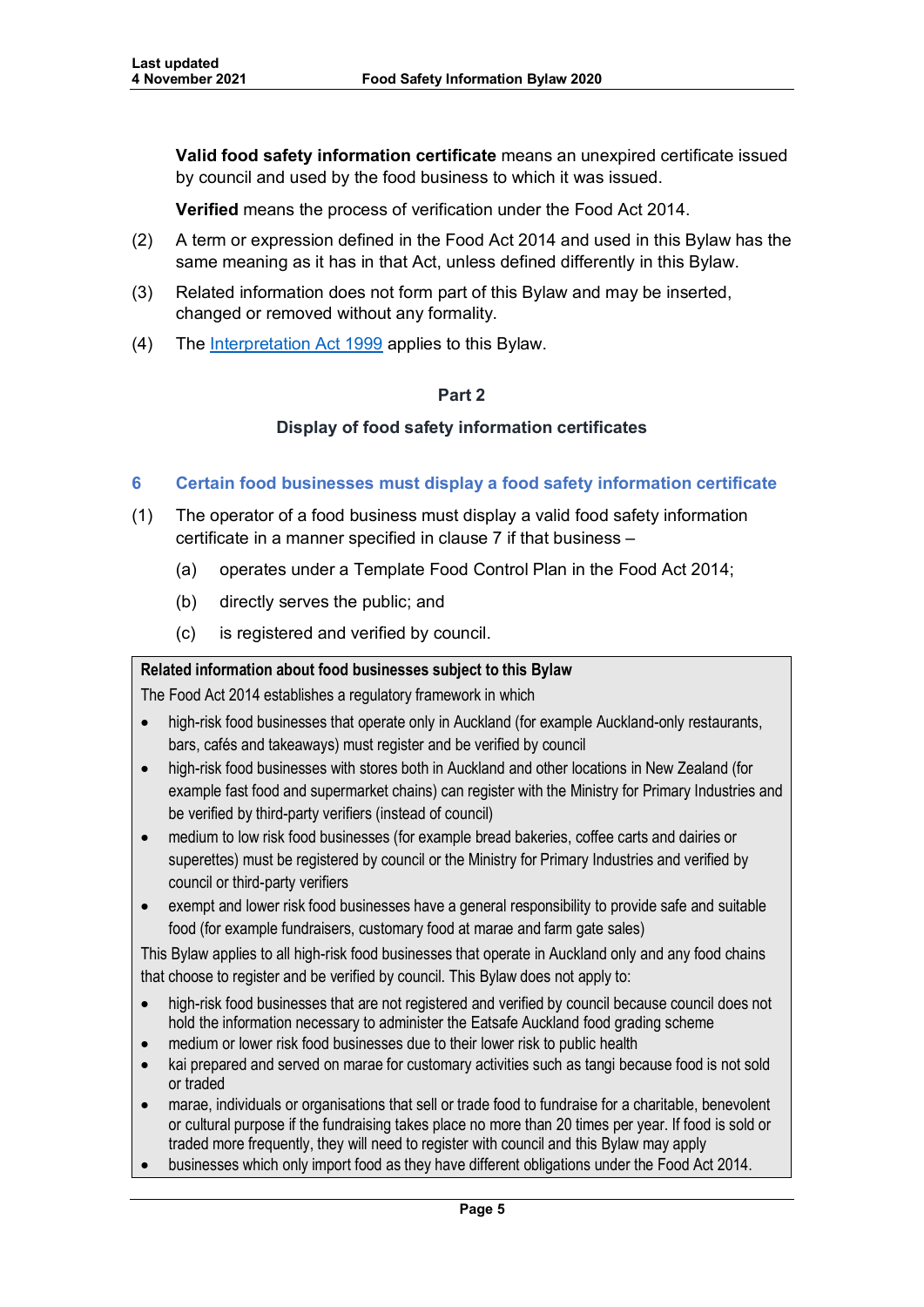# <span id="page-5-0"></span>**7 Food safety information certificates must be displayed for specified durations and in specified locations**

- (1) The operator of a food business specified in clause 6(1) must display a valid food safety information certificate –
	- (a) no later than the first business open day after the business receives the certificate, until the date the certificate expires or a new certificate is issued, whichever occurs first; and
	- (b) in one or more locations as specified in the below table; or
	- (c) in any other location directed by council.

| Food business site type                                                                                                                                                                                 | Food safety information certificate display location                                                                                                                                                                                                                                                                                                                                                                                                                                                                                                        |
|---------------------------------------------------------------------------------------------------------------------------------------------------------------------------------------------------------|-------------------------------------------------------------------------------------------------------------------------------------------------------------------------------------------------------------------------------------------------------------------------------------------------------------------------------------------------------------------------------------------------------------------------------------------------------------------------------------------------------------------------------------------------------------|
| Any physical sites -<br>used in connection with<br>(i)<br>the food business;<br>at which food is sold<br>(ii)<br>directly to the public; and<br>(iii) that operate under the<br>same Food Control Plan. | The certificate must be displayed in a manner that is clearly<br>visible to the public (in order of preference) –<br>on all doors used by the public and clearly visible in the<br>(i)<br>direction of entry; or if this is not possible<br>on windows adjacent to doors in (i) and clearly visible in<br>(ii)<br>the direction of entry; or if this is not possible<br>(iii) at the main counter; or if this is not possible<br>(iv) on a wall behind the main counter; or if this is not possible<br>(v) on any other external surface facing the public. |
| Any digital platform-<br>related to the food<br>(i)<br>business; and<br>that the business has<br>(ii)<br>control over.                                                                                  | An image of the certificate, or a statement of the food grade<br>and a link to council's food grade webpage, must be clearly<br>visible on the food business homepage or similar landing page<br>or screen.                                                                                                                                                                                                                                                                                                                                                 |

(2) The operator of the food business may copy a valid food safety information certificate for the purposes of complying with clause 7(1)(b).

# **Related information about implementation of food grade display**

- The term 'physical site' includes any building, structure or similar site, for example a food truck, food stall, restaurant, café or takeaway.
- The term 'digital platform' includes any website, app, social medium or similar medium.

In relation to food grade display at physical sites:

- 'clearly visible to the public' relates to the placement of a food grade where it is easy for all members of the public to see and is not obscured in any way
- a location is 'possible' for display where it allows a food grade to be clearly visible to the public. In relation to food grade display on digital platforms:
- a digital platform that a business has 'control' over refers to where the food business has authority over the content about their business
- council's food grade webpage can be found at [www.aucklandcouncil.govt.nz/licences](http://www.aucklandcouncil.govt.nz/licences-regulations/business-licences/food-businesses-quality-grading/Pages/find-food-grade-restaurant-cafe.aspx)[regulations/business-licences/food-businesses-quality-grading/Pages/find-food-grade-restaurant-cafe.aspx](http://www.aucklandcouncil.govt.nz/licences-regulations/business-licences/food-businesses-quality-grading/Pages/find-food-grade-restaurant-cafe.aspx)
- examples include display on a website, social media page or listing on a food business review platform for a food business, that is managed by the food business operator.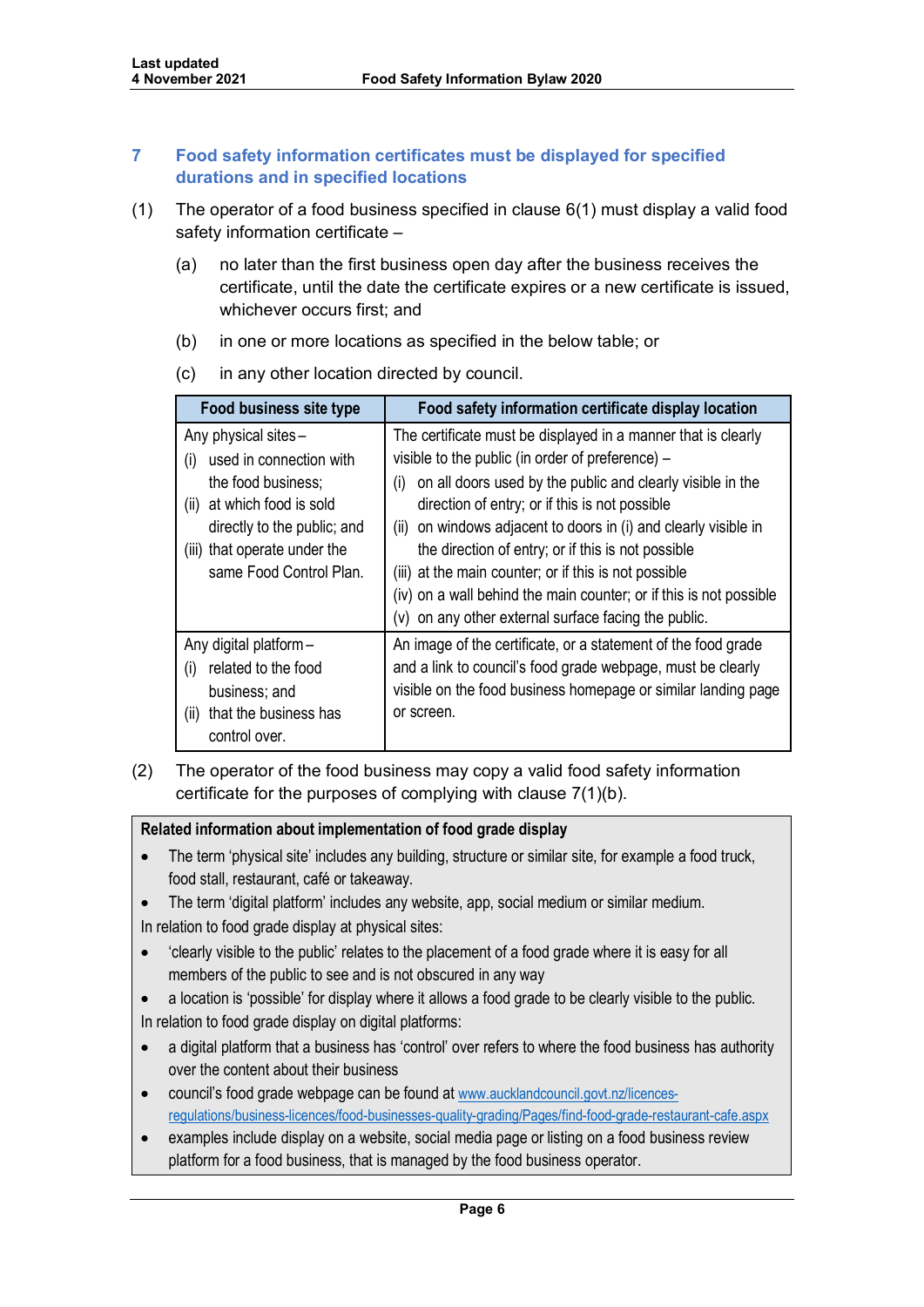# <span id="page-6-0"></span>**8 Food safety information certificates remain the property of council**

- (1) Food safety information certificates, including any copies, remain the property of council.
- <span id="page-6-1"></span>(2) The operator of a food business must not display an invalid food safety information certificate.

## **Part 3**

## **Enforcement powers, offences and penalties**

## <span id="page-6-3"></span><span id="page-6-2"></span>**9 Council can use statutory powers and other methods to enforce this Bylaw**

(1) Council may use its powers under the [Local Government Act 2002](http://www.legislation.govt.nz/act/public/2002/0084/167.0/DLM170873.html) and [Health](http://www.legislation.govt.nz/act/public/1956/0065/121.0/DLM305840.html#DLM307074)  [Act 1956](http://www.legislation.govt.nz/act/public/1956/0065/121.0/DLM305840.html#DLM307074) or its powers as a service provider to enforce this Bylaw.

#### **Related information about powers**

- Relevant enforcement powers under th[e Local Government Act 2002](http://www.legislation.govt.nz/act/public/2002/0084/167.0/DLM174049.html) (as reprinted on 1 July 2018) include court injunction (section [162\)](http://www.legislation.govt.nz/act/public/2002/0084/173.0/DLM173421.html), powers of search and seizure (sections [164,](http://www.legislation.govt.nz/act/public/2002/0084/167.0/DLM173426.html) [165,](http://www.legislation.govt.nz/act/public/2002/0084/167.0/DLM173427.html) [166,](http://www.legislation.govt.nz/act/public/2002/0084/167.0/DLM173429.html) [167,](http://www.legislation.govt.nz/act/public/2002/0084/167.0/DLM173430.html)  [168\)](http://www.legislation.govt.nz/act/public/2002/0084/167.0/DLM173431.html), powers of entry (section[s 171,](http://www.legislation.govt.nz/act/public/2002/0084/173.0/DLM173445.html) [172,](http://www.legislation.govt.nz/act/public/2002/0084/173.0/DLM173447.html) [173\)](http://www.legislation.govt.nz/act/public/2002/0084/173.0/DLM173448.html), and power to request name and address (section [178\)](http://www.legislation.govt.nz/act/public/2002/0084/173.0/DLM173455.html).
- Relevant enforcement powers under the Health [Act 1956](http://www.legislation.govt.nz/act/public/1956/0065/121.0/DLM305840.html?search=sw_096be8ed8174fefd_request+name_25_se&p=1) (as reprinted on 2 March 2018) include court orders (sectio[n 33\)](http://www.legislation.govt.nz/act/public/1956/0065/121.0/DLM306947.html) and powers of entry and inspection (sectio[n 128\)](http://www.legislation.govt.nz/act/public/1956/0065/121.0/DLM308490.html).
- Council can also use other methods to encourage compliance, for example providing advice, information or warnings.

# <span id="page-6-4"></span>**10 A person can be penalised for not complying with this Bylaw**

(1) A person who fails to comply with Part 2 of this Bylaw commits an offence and is liable to a penalty under the [Local Government Act 2002](http://www.legislation.govt.nz/act/public/2002/0084/167.0/DLM174049.html) or the [Health Act 1956.](http://www.legislation.govt.nz/act/public/1956/0065/121.0/DLM305840.html#DLM307074)

#### **Related information about penalties**

A person who is convicted of an offence against a bylaw is liable to a fine not exceeding \$20,000 under [section 242](http://www.legislation.govt.nz/act/public/2002/0084/167.0/DLM174049.html) of the Local Government Act 2002 (as reprinted on 1 July 2018) or a fine not exceeding \$500 and a further \$50 per day for a continuing offence under [section 66](http://www.legislation.govt.nz/act/public/1956/0065/121.0/DLM307074.html) of the Health Act 1956 (as reprinted on 2 March 2018).

#### **Part 4**

#### **Savings and transitional provisions**

# <span id="page-6-7"></span><span id="page-6-6"></span><span id="page-6-5"></span>**11 Existing inquiries to be completed under the Food Safety Bylaw 2013**

(1) Any compliance or enforcement action by council under the Whakapai Kai 2013, Auckland Council Food Safety Bylaw 2013 that was not completed before the date this Bylaw commences, will continue to be actioned under that bylaw as if it were still in force and as if this Bylaw had not been made.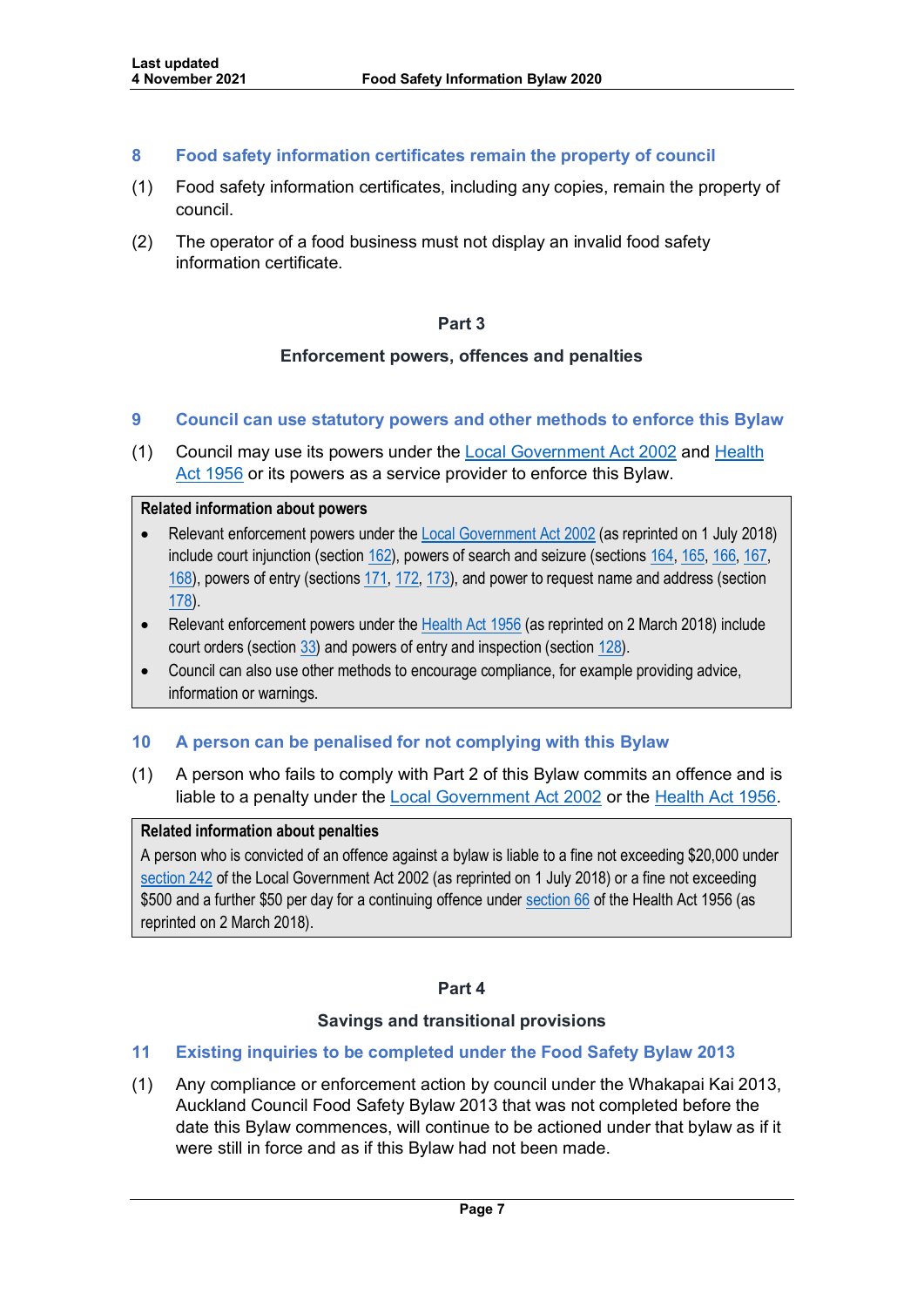| <b>Related information, Bylaw history</b>                                                                                                                                                                                                                                                                                                                                                                                                                                                                |                                                                                                                                                                                               |  |  |  |  |
|----------------------------------------------------------------------------------------------------------------------------------------------------------------------------------------------------------------------------------------------------------------------------------------------------------------------------------------------------------------------------------------------------------------------------------------------------------------------------------------------------------|-----------------------------------------------------------------------------------------------------------------------------------------------------------------------------------------------|--|--|--|--|
| <b>Date</b>                                                                                                                                                                                                                                                                                                                                                                                                                                                                                              | <b>Description</b>                                                                                                                                                                            |  |  |  |  |
| 01 November 2010                                                                                                                                                                                                                                                                                                                                                                                                                                                                                         | Made legacy bylaws about food safety <sup>1</sup> (Section 63 Local Government<br>(Auckland Transitional Provisions) Act 2010)                                                                |  |  |  |  |
| 01 November 2010                                                                                                                                                                                                                                                                                                                                                                                                                                                                                         | Commencement of legacy bylaws about food safety (Section 63 Local<br>Government (Auckland Transitional Provisions) Act 2010)                                                                  |  |  |  |  |
| 14 December 2012                                                                                                                                                                                                                                                                                                                                                                                                                                                                                         | Review of legacy bylaws about food safety completed (RB/2012/32)                                                                                                                              |  |  |  |  |
| 20 December 2012                                                                                                                                                                                                                                                                                                                                                                                                                                                                                         | Proposal to make new bylaw about food safety and to revoke legacy bylaws<br>(GB/2012/177)                                                                                                     |  |  |  |  |
| 23 May 2013                                                                                                                                                                                                                                                                                                                                                                                                                                                                                              | Made the Auckland Council Food Safety Bylaw 2013 (GB/2013/48)                                                                                                                                 |  |  |  |  |
| 25 June 2013                                                                                                                                                                                                                                                                                                                                                                                                                                                                                             | Public notice of making of the Auckland Council Food Safety Bylaw 2013<br>and revocation of legacy bylaws                                                                                     |  |  |  |  |
| 01 July 2013                                                                                                                                                                                                                                                                                                                                                                                                                                                                                             | Commencement of Auckland Council Food Safety Bylaw 2013 and<br>revocation of legacy bylaws (GB/2013/48)                                                                                       |  |  |  |  |
| 18 February 2016                                                                                                                                                                                                                                                                                                                                                                                                                                                                                         | Amendment to Auckland Council Food Safety Bylaw 2013 (GB/2016/8)                                                                                                                              |  |  |  |  |
| 01 March 2016                                                                                                                                                                                                                                                                                                                                                                                                                                                                                            | Commencement of amendment to Auckland Council Food Safety Bylaw<br>2013 (GB/2016/8)                                                                                                           |  |  |  |  |
| 11 July 2019                                                                                                                                                                                                                                                                                                                                                                                                                                                                                             | Review of Auckland Council Food Safety Bylaw 2013 completed<br>(REG/2019/39)                                                                                                                  |  |  |  |  |
| 25 July 2019                                                                                                                                                                                                                                                                                                                                                                                                                                                                                             | Proposal to make a new bylaw about food safety (GB/2019/70)                                                                                                                                   |  |  |  |  |
| 30 April 2020                                                                                                                                                                                                                                                                                                                                                                                                                                                                                            | Made the Auckland Council Food Safety Information Bylaw 2020<br>(GB/2020/36)                                                                                                                  |  |  |  |  |
| 05 May 2020                                                                                                                                                                                                                                                                                                                                                                                                                                                                                              | Public notice of the making of the Auckland Council Food Safety<br>Information Bylaw 2020 given online due to COVID-19 in accordance with<br>section 5A of the Local Government Act 2002.     |  |  |  |  |
| 23 May 2020                                                                                                                                                                                                                                                                                                                                                                                                                                                                                              | Commencement of the Auckland Council Food Safety Information Bylaw<br>2020 (GB/2020/36) and expiry of the Auckland Council Food Safety Bylaw<br>2013 (section 160A Local Government Act 2002) |  |  |  |  |
| <sup>1</sup> Legacy bylaws made: Auckland City Council Food Premises Bylaw 2008, Auckland City Council Food<br>Stalls Bylaw 2008, Franklin District Council Food Hygiene Bylaw 2010, Manukau City Council Food<br>Hygiene and Food Handlers Training Bylaw 2008 (chapter 8), North Shore City Council Food Safety<br>Bylaw 2000 (part 17), Rodney District Council Food Premises Bylaw 1998 (chapter 24) and<br>Waitakere City Council Food Safety Bylaw 2005.<br>Related information, next bylaw review |                                                                                                                                                                                               |  |  |  |  |
| This Bylaw must be reviewed by 30 April 2025. If not reviewed by this date, the Bylaw will expire on 30<br>April 2027.                                                                                                                                                                                                                                                                                                                                                                                   |                                                                                                                                                                                               |  |  |  |  |